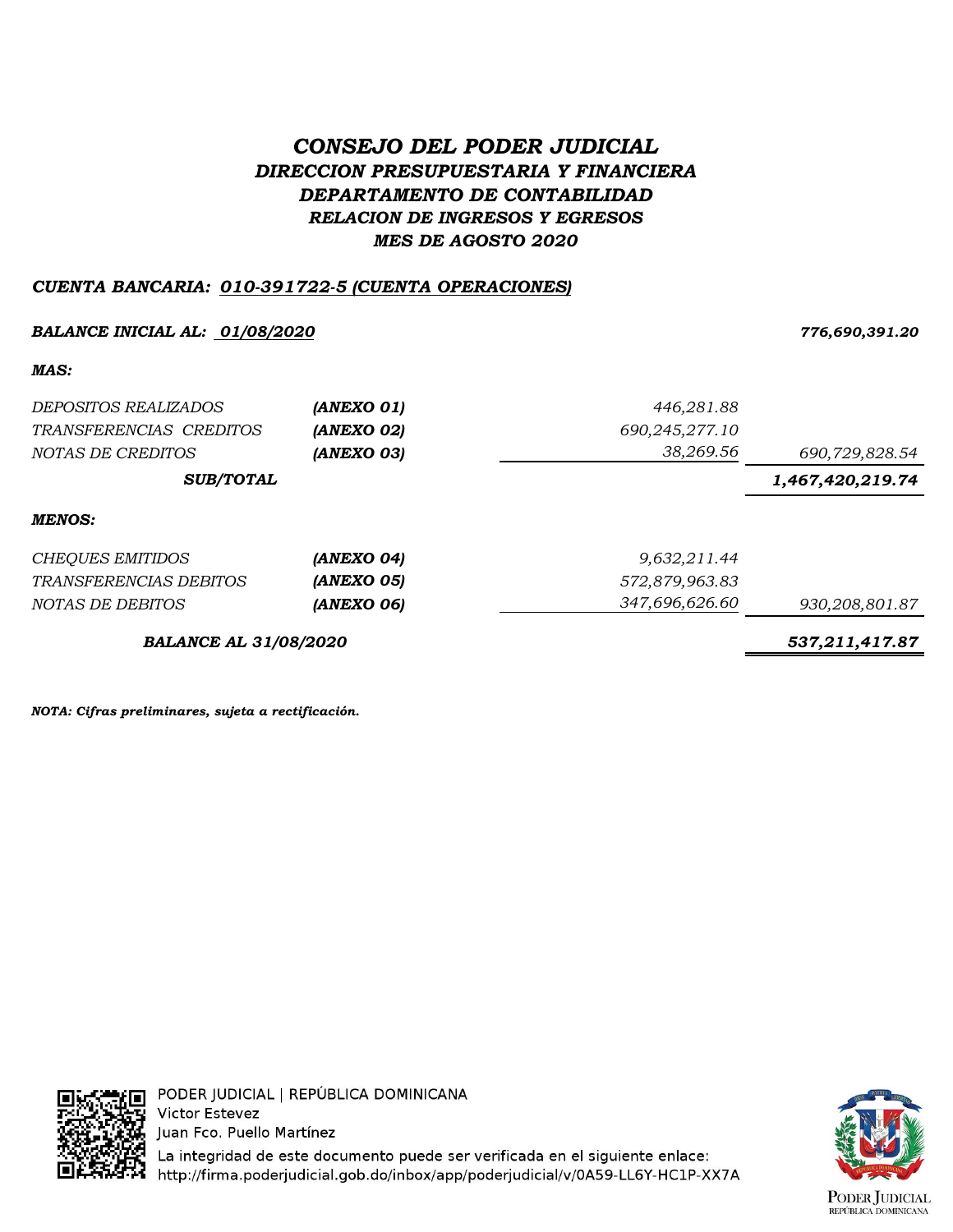# *CONSEJO DEL PODER JUDICIAL DIRECCION PRESUPUESTARIA Y FINANCIERA DEPARTAMENTO DE CONTABILIDAD RELACION DE INGRESOS Y EGRESOS MES DE AGOSTO 2020*

*ANEXO 01*

## *RELACION DE DEPOSITOS MES DE JULIO 2020*

| <b>FECHA</b>      | NUM.  | <b>DESCRIPCION</b>                                       | <b>VALOR RD\$</b> |
|-------------------|-------|----------------------------------------------------------|-------------------|
| <i>04/08/2020</i> | 12576 | REPOSICION CARNET, FACT. NO.16275.                       | 200.00            |
| 07/08/2020        | 12577 | RETENCION IMPUESTOS POR TRABAJOS REALIZADOS              | 320.00            |
| 07/08/2020        | 12578 | REPOSICION CARNET. COMPROBANTE 1700090329 D/F 12/08/2020 | 600.00            |
| 11/08/2020        | 12579 | RETENCION IMPUESTOS POR TRABAJOS REALIZADOS              | 481.25            |
| 11/08/2020        | 12580 | PAGO ALQUILER CENTRO DE COPIADO S.P.M. RI-1743           | 3,804.00          |
| <i>11/08/2020</i> | 12581 | DESC. SEGURO MEDICO A EMPLEADOS PENSIONADOS.             | 9,059.00          |
| 12/08/2020        | 12582 | REPOSICION CARNET. COMPROBANTE 1700090329 D/F 12/08/2020 | 300.00            |
| 14/08/2020        | 12583 | RETENCION IMPUESTOS POR TRABAJOS REALIZADOS              | 600.00            |
| 14/08/2020        | 12584 | DESC. SEGURO MEDICO A VARIOS EX-EMPLEADOS                | 5,250.00          |
| 14/08/2020        | 12585 | FOTOCOPIAS C/PENAL STO. DGO. LOS MAMEYES                 | 598.00            |
| 18/08/2020        | 12586 | REPOSICION CARNET. COMPROBANTE 1700090329 D/F 12/08/2020 | 100.00            |
| 18/08/2020        | 12587 | RETENCION IMPUESTOS POR TRABAJOS REALIZADOS              | 40.00             |
| 18/08/2020        | 12588 | <b>REPOSICION DE CARNETS.</b>                            | 300.00            |
| 21/08/2020        | 12589 | RETENCION IMPUESTOS POR TRABAJOS REALIZADOS              | 50.00             |
| 21/08/2020        | 12590 | REEMBOLSO/CHEQUE ADM. CON MAS DE UN AÑO EN LOS PASIVOS   | 151,500.00        |
| 25/08/2020        | 12591 | REPOSICION CARNET EXTRAVIADO ALGUACIL ORDINARIO.         | 300.00            |
| 25/08/2020        | 12592 | DESCUENTO SEGURO MEDICO Y DIETA A EMPLEADOS.             | 268,085.88        |
| 28/08/2020        | 12593 | RETENCION IMPUESTOS POR TRABAJOS REALIZADOS              | 367.75            |
| 28/08/2020        | 12594 | DESC. SEGURO MEDICO NOM. JUECES PENSIONADOS.             | 2,100.00          |
| 31/08/2020        | 12595 | FOTOCOPIAS P. J. VALVERDE MAO.                           | 2,226.00          |
|                   |       | TOTAL RD\$                                               | 446,281.88        |

*ANEXO 02*

### *RELACION DE TRANSFERENCIAS CREDITOS MES DE AGOSTO 2020*

| <b>FECHA</b>      | NUM. | <b>DESCRIPCION</b>                                   | <b>VALOR RDS</b> |
|-------------------|------|------------------------------------------------------|------------------|
| <i>03/08/2020</i> | 1002 | RETENCION SEGURO MEDICO CORRESPONDIENTE A JULIO 2020 | 23,961.00        |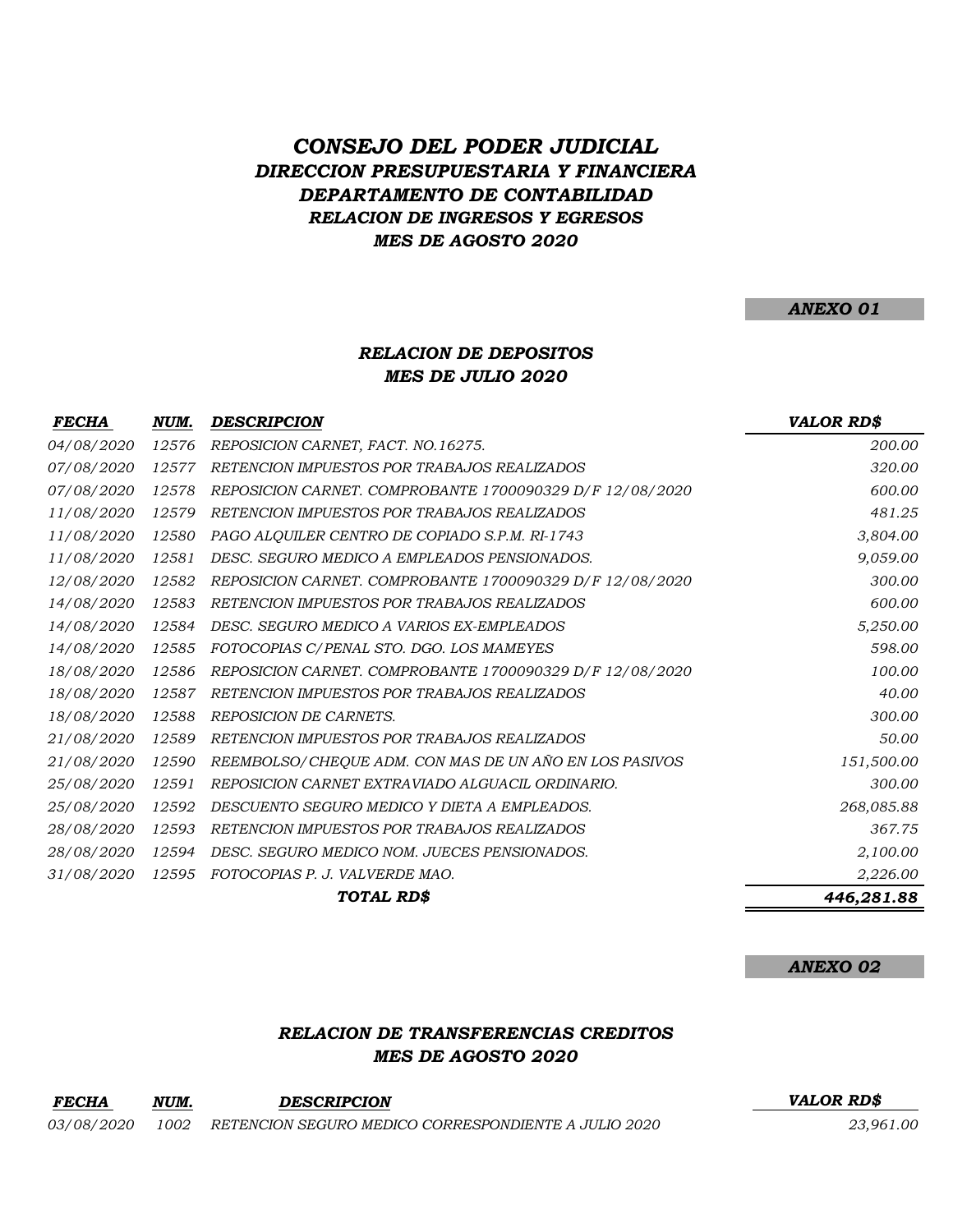|                   |      | TOTAL RD\$                                                | 690,245,277.10 |
|-------------------|------|-----------------------------------------------------------|----------------|
| 28/08/2020        | 1015 | REEMB. SEGURO MCO EMPLEADOS, PADRES E HIJOS MAYORES       | 170,776.00     |
| 28/08/2020        | 1014 | TRANSFERNCIA DE FONDO RETENCION SEGURO MEDICO NOMINA      | 4,460,972.52   |
| 27/08/2020        | 1013 | REEMB. SERVICIO SEGURIDAD EDIFICIO J.I.                   | 1,708,000.00   |
| 27/08/2020        | 1012 | REEMB. SEGURO MEDICO EMPLS CONTRATADOS Y PLAN TIT. MASIVA | 176,164.50     |
| <i>27/08/2020</i> | 1011 | REEMB. SEGURO MEDICO EMPLS, PADRES E HIJOS MAYORES.       | 175,300.66     |
| 25/08/2020        | 1010 | REEMB. SEGURO MEDICO DR. PABLO GARRIDO M. Y DEPENDIENTES  | 65,920.00      |
| 21/08/2020        | 1009 | RETENCION SEGURO MEDICO CORRESPONDIENTE A AGOSTO 2020     | 20,706.00      |
| 20/08/2020        | 1008 | APORTE ALQUILER LOCAL P. J. SANTO DOMINGO                 | 50,000.00      |
| 20/08/2020        | 1007 | APORTE ALQUILER LOCAL TSA AGOSTO 2020                     | 70,200.00      |
| 20/08/2020        | 1006 | APORTE SERVICIO DE SEGURIDAD EDIF. SCJ Y P.J. STGO.       | 149,795.00     |
| 19/08/2020        | 1005 | TRASFERENCIA DE FONDOS POR ASIGNACION PRESUPUESTARIA.     | 680,882,819.75 |
| <i>07/08/2020</i> | 1004 | REEMB. CONSUMO ELECTR. Y COMB. TORRES TECHO EDICIO SCJ.   | 99,698.49      |
| 06/08/2020        | 1003 | REEMB. SERVICIO ELECTRICIDAD JURISDICCIÓN INMOBILIARIA.   | 2,190,963.18   |

# *ANEXO 03*

### *RELACION NOTAS DE CREDITOS MES DE AGOSTO 2020*

| <b>FECHA</b>      | NUM. | <b>DESCRIPCION</b>                          | <b>VALOR RD\$</b> |
|-------------------|------|---------------------------------------------|-------------------|
| 06/08/2020        | 206  | ** DOCUMENTO QUE ANULA AL DOC: CHQ 87119 ** | 465.50            |
| 06/08/2020        | 207  | **DOCUMENTO QUE ANULA AL DOC: CHQ 87129 **  | 133.00            |
| 06/08/2020        | 208  | **DOCUMENTO QUE ANULA AL DOC: CHQ 87138 **  | 2,460.50          |
| 06/08/2020        | 209  | **DOCUMENTO QUE ANULA AL DOC: CHQ 87177 **  | 266.00            |
| 06/08/2020        | 210  | **DOCUMENTO QUE ANULA AL DOC: CHQ 87250 **  | 532.00            |
| 06/08/2020        | 211  | **DOCUMENTO QUE ANULA AL DOC: CHQ 87259 **  | 864.50            |
| 06/08/2020        | 212  | **DOCUMENTO QUE ANULA AL DOC: CHQ 87405 **  | 6,000.00          |
| 06/08/2020        | 213  | **DOCUMENTO QUE ANULA AL DOC: CHQ 87423 **  | 9,000.00          |
| 06/08/2020        | 214  | **DOCUMENTO QUE ANULA AL DOC: CHQ 87465 **  | 3,501.00          |
| 06/08/2020        | 215  | **DOCUMENTO QUE ANULA AL DOC: CHQ 87508 **  | 675.00            |
| 06/08/2020        | 216  | **DOCUMENTO QUE ANULA AL DOC: CHQ 87512 **  | 1,350.00          |
| <i>18/08/2020</i> | 217  | **DOCUMENTO QUE ANULA AL DOC: CHQ 87234 **  | 66.50             |
| 18/08/2020        | 218  | **DOCUMENTO QUE ANULA AL DOC: CHQ 87643 **  | 1,928.50          |
| 21/08/2020        | 219  | **DOCUMENTO QUE ANULA AL DOC: CHQ 87569 **  | 5,940.00          |
| <i>21/08/2020</i> | 220  | **DOCUMENTO QUE ANULA AL DOC: CHQ 87680 **  | 66.50             |
| 21/08/2020        | 221  | ** DOCUMENTO QUE ANULA AL DOC: CHQ 87588 ** | 665.00            |
| <i>25/08/2020</i> | 222  | **DOCUMENTO QUE ANULA AL DOC: CHQ 87762 **  | 4,355.56          |
|                   |      | TOTAL RD\$                                  | 38,269.56         |

*ANEXO 04*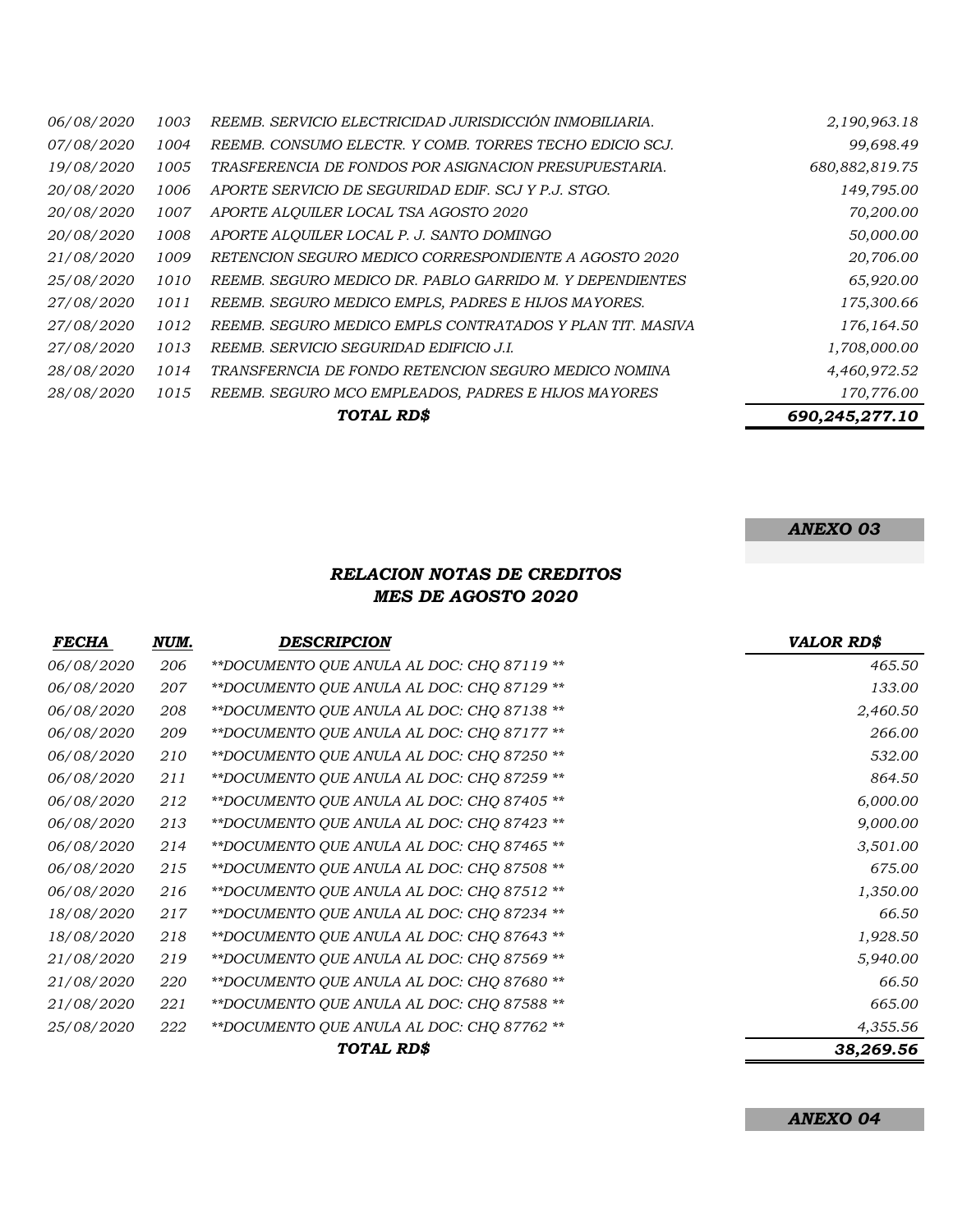## *RELACION DE CHEQUES EMITIDOS MES DE AGOSTO 2020*

| <b>FECHA</b>      | NUM.              | <b>BENEFICIARIO</b>                   | <b>VALOR RD\$</b> |
|-------------------|-------------------|---------------------------------------|-------------------|
| 04/08/2020        | 88354             | YESSIRY FLERIDA VICTORIANO JOA        |                   |
| 04/08/2020        | 88355             | ISAMAR ESPINOSA URBAEZ                | 14,570.00         |
| 04/08/2020        | 88356             | ISAMAR ESPINOSA URBAEZ                | 26,630.89         |
| 04/08/2020        | 88357             | BREIDIS L. DE LA PAZ NIN              | 305,447.00        |
| 04/08/2020        | 88358             | ANTONIO P HACHE & CO SAS              | 14,517.61         |
| 07/08/2020        | 88359             | RAMONA JACQUELINE BAUTISTA TEJEDA     |                   |
| 07/08/2020        | 88360             | RAMONA JACQUELINE BAUTISTA TEJEDA     | 379,325.07        |
| 07/08/2020        | 88361             | MARYBEL MEJIA ESPINAL                 | 18,439.25         |
| 14/08/2020        | 88362             | CLARINET DE LOS SANTOS MENDEZ         | 15,097.66         |
| <i>14/08/2020</i> | 88363             | <b>WADELIN SANCHEZ GARCIA</b>         | 11,514.80         |
| 14/08/2020        | 88364             | YISEIDY DEL C. CRUZ SILVESTRE         | 26,087.74         |
| 21/08/2020        | 88365             | JAZMIN O. VERAS SABES                 | 10,928.03         |
| 24/08/2020        | 88366             | BREIDIS L. DE LA PAZ NIN              | 370,275.00        |
| <i>25/08/2020</i> | 88367             | MARYBEL MEJIA ESPINAL                 | 25,374.51         |
| 28/08/2020        | 88368             | MARIA A. BELTRE MONTILLA              | 343,042.38        |
| 28/08/2020        | 88369             | CLARINET DE LOS SANTOS MENDEZ         | 12,610.04         |
| 28/08/2020        | 88370             | MARYBEL MEJIA ESPINAL                 | 9,925.58          |
| 28/08/2020        | 88371             | CLARIS R. POLANCO ROQUE               | 29,097.59         |
| 31/08/2020        | 88372             | COLEGIO DOM INGS ARQS AGRIMENS        | 2,596.94          |
| 31/08/2020        | 88373             | <b>COLECTOR DE IMPUESTOS INTERNOS</b> | 25,969.39         |
| 31/08/2020        | 88374             | COLECTOR DE IMPUESTOS INTERNOS        | 1,953,730.03      |
| 31/08/2020        | 88375             | COLECTOR DE IMPUESTOS INTERNOS        | 6,037,031.93      |
| 31/08/2020        | 88376             | <b>CHEQUE NULO</b>                    |                   |
| 31/08/2020        | 88377             | CHEQUE NULO                           |                   |
| 31/08/2020        | 88378             | <b>CHEQUE NULO</b>                    |                   |
| 31/08/2020        | 88379             | CHEQUE NULO                           |                   |
|                   | <b>TOTAL RD\$</b> |                                       | 9,632,211.44      |

*ANEXO 05*

## *RELACION DE TRANSFERENCIAS DEBITOS MES DE AGOSTO 2020*

| <b>FECHA</b>      | NUM. | <b>DESCRIPCION</b>                           | <b>VALOR RD\$</b> |
|-------------------|------|----------------------------------------------|-------------------|
| <i>04/08/2020</i> | 3714 | ESTACION PRIMAVERA LA VEGA, SRL              | 7,551.56          |
| <i>04/08/2020</i> | 3715 | AYUNTAMIENTO DEL MUNICIPIO DE SANTIAGO       | 39,040.00         |
| <i>04/08/2020</i> | 3716 | PRODUCTIVE BUSINESS SOLUTIONS DOMINICANA SAS | 182,400.00        |
| <i>04/08/2020</i> | 3717 | POHUT COMERCIAL, SRL                         | 382,915.38        |
| <i>04/08/2020</i> | 3718 | TOMAS ALBERTO JIMENEZ RODRIGUEZ              | 5,400.00          |
| <i>04/08/2020</i> | 3719 | AYUNTAMIENTO MUNICIPAL PUERTO PLATA          | 7,500.00          |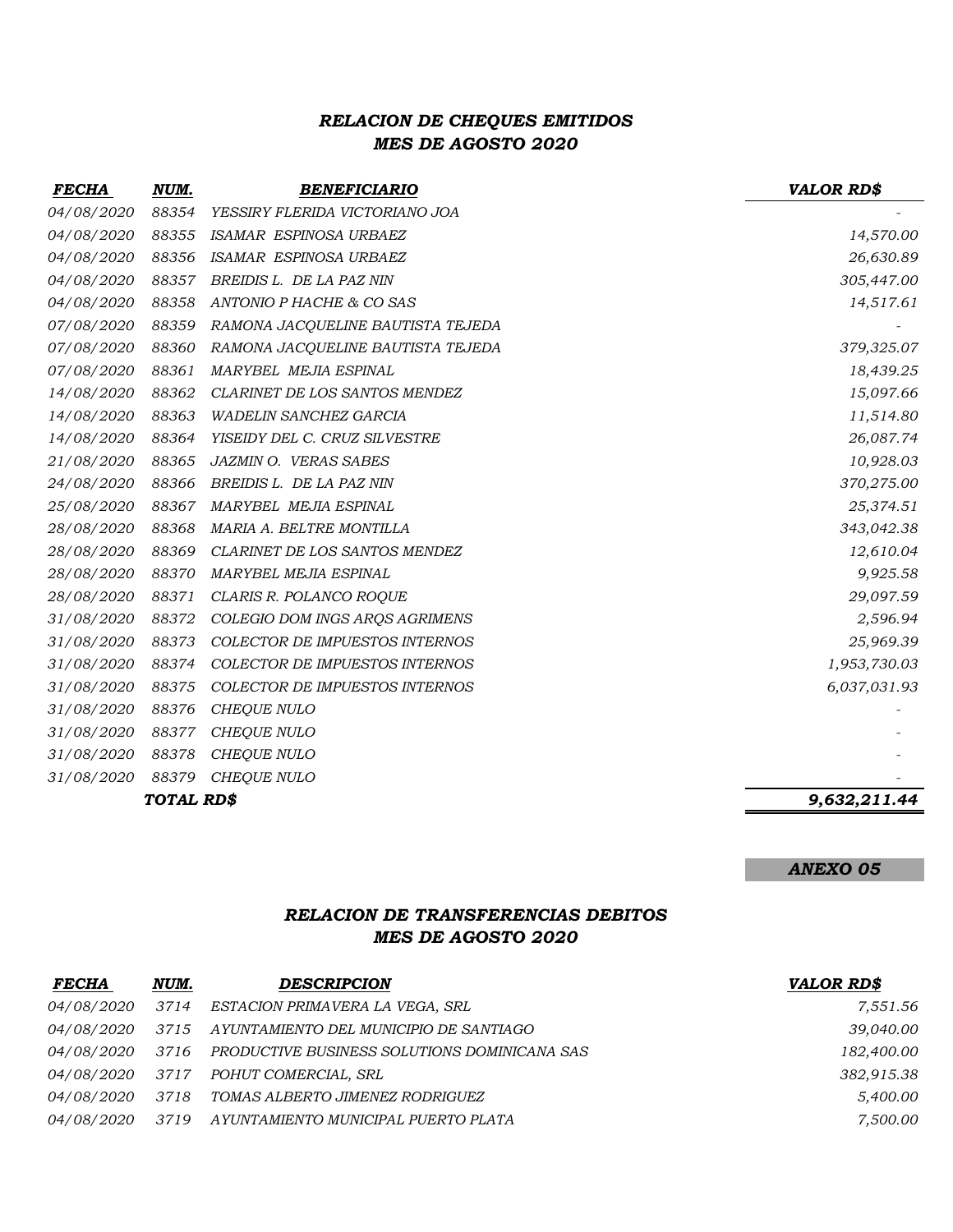| 04/08/2020        | 3720 | <b>CECOMSA SRL</b>                                  | 62,740.92    |
|-------------------|------|-----------------------------------------------------|--------------|
| 04/08/2020        | 3721 | PLAZA LUPERON                                       | 11,979.99    |
| 04/08/2020        | 3722 | METRO TECNOLOGIA SRL                                | 350,431.68   |
| 04/08/2020        | 3723 | AYUNTAMIENTO MUNICIPAL DE MOCA                      | 10,000.00    |
| 04/08/2020        | 3724 | <b>CLEAN STOP SRL</b>                               | 63,666.38    |
| 04/08/2020        | 3725 | <b>HOSPIVENTC SRL</b>                               | 96,840.00    |
| 04/08/2020        | 3726 | UNIQUE REPRESENTACIONES SRL                         | 67,687.50    |
| <i>04/08/2020</i> | 3727 | ESTACION DE SERVICIO JAVIER SRL                     | 4,617.38     |
| 04/08/2020        | 3728 | CLIMATIZACIONES Y ACABADOS CLIMACA SRL              | 80,928.45    |
| 04/08/2020        | 3729 | DELTA COMERCIAL, S. A.                              | 40,108.72    |
| 04/08/2020        | 3730 | PASANTIA DIRECCION DE ANALISIS Y POLITICAS PUBLICAS | 50,000.00    |
| 04/08/2020        | 3731 | <b>IMAUTOMECHANIX SRL</b>                           | 74,620.60    |
| 04/08/2020        | 3732 | LUYENS COMERCIAL S R L                              | 498,330.00   |
| 04/08/2020        | 3733 | 2P TECHNOLOGY, SRL                                  | 932,250.00   |
| 04/08/2020        | 3734 | JOHNNY DIONISIO VERAS ROJAS                         | 1,862.00     |
| 04/08/2020        | 3735 | DELTA COMERCIAL, S. A.                              | 8,925.42     |
| 04/08/2020        | 3736 | YESSIRY FLERIDA VICTORIANO JOA                      | 66,500.00    |
| 04/08/2020        | 3737 | <b>MADEINSA SRL</b>                                 | 1,250,899.06 |
| 05/08/2020        | 3738 | <b>AGUA DENNI SRL</b>                               | 6,650.00     |
| 05/08/2020        | 3739 | CENTRO CUESTA NACIONAL, SAS                         | 7,086.44     |
| 05/08/2020        | 3740 | JOHNNY DIONISIO VERAS ROJAS                         | 5,685.75     |
| 05/08/2020        | 3741 | RAMON ANTONIO ANDUJAR BELTRE                        | 9,015.50     |
| 05/08/2020        | 3742 | PARQUE INDUSTRIAL DUARTE SRL                        | 10,760.00    |
| 05/08/2020        | 3743 | GASTROLAND, SRL                                     | 31,504.01    |
| 05/08/2020        | 3744 | MULTIGRABADO SRL                                    | 17,797.50    |
| 05/08/2020        | 3745 | DAF TRADING SRL                                     | 349,520.30   |
| 05/08/2020        | 3746 | <b>BLAJIM SRL</b>                                   | 188,854.43   |
| 05/08/2020        | 3747 | TOMAS ALBERTO JIMENEZ RODRIGUEZ                     | 27,000.00    |
| <i>05/08/2020</i> | 3748 | CENTRO CUESTA NACIONAL, SAS                         | 5,346.43     |
| 05/08/2020        | 3749 | METALGLASS VENTANAS Y CRISTALES DEL ROSARIO, SRL    | 16,947.00    |
| 05/08/2020        | 3750 | OCCIFITUR DOMINICANA SRL                            | 16,958.80    |
| 05/08/2020        | 3751 | OMIX INTEGRAL & ASOCIADOS SRL                       | 478,813.56   |
| 05/08/2020        | 3752 | MEDIAEXPRESS.COM.DO, SRL                            | 69,940.00    |
| 05/08/2020        | 3753 | METRO TECNOLOGIA SRL                                | 958,014.00   |
| 05/08/2020        | 3754 | CIELOS ACUSTICOS, SRL                               | 290,636.00   |
| 05/08/2020        | 3755 | REID & COMPANIA, S. A.                              | 344,650.00   |
| 05/08/2020        | 3756 | SERVICIOS POPULAR DE SEGURIDAD S R L                | 5,108,672.88 |
| 05/08/2020        | 3757 | LUNARTIC SRL                                        | 1,310,400.00 |
| 05/08/2020        | 3758 | <b>CLEAN STOP SRL</b>                               | 39,392.54    |
| 07/08/2020        | 3759 | AGUA CRYSTAL, S. A.                                 | 59,519.40    |
| 10/08/2020        | 3760 | <b>ALGUACILES</b>                                   | 311,850.00   |
| 10/08/2020        | 3761 | CARTONES DEL CARIBE SAS                             | 1,206,806.10 |
| 10/08/2020        | 3762 | FRM REPUESTOS Y SERVICIOS SRL                       | 6,802.60     |
| 10/08/2020        | 3763 | FRANCISCO MARTINEZ                                  | 38,000.00    |
| 10/08/2020        | 3764 | <b>MADEINSA SRL</b>                                 | 1,767,379.06 |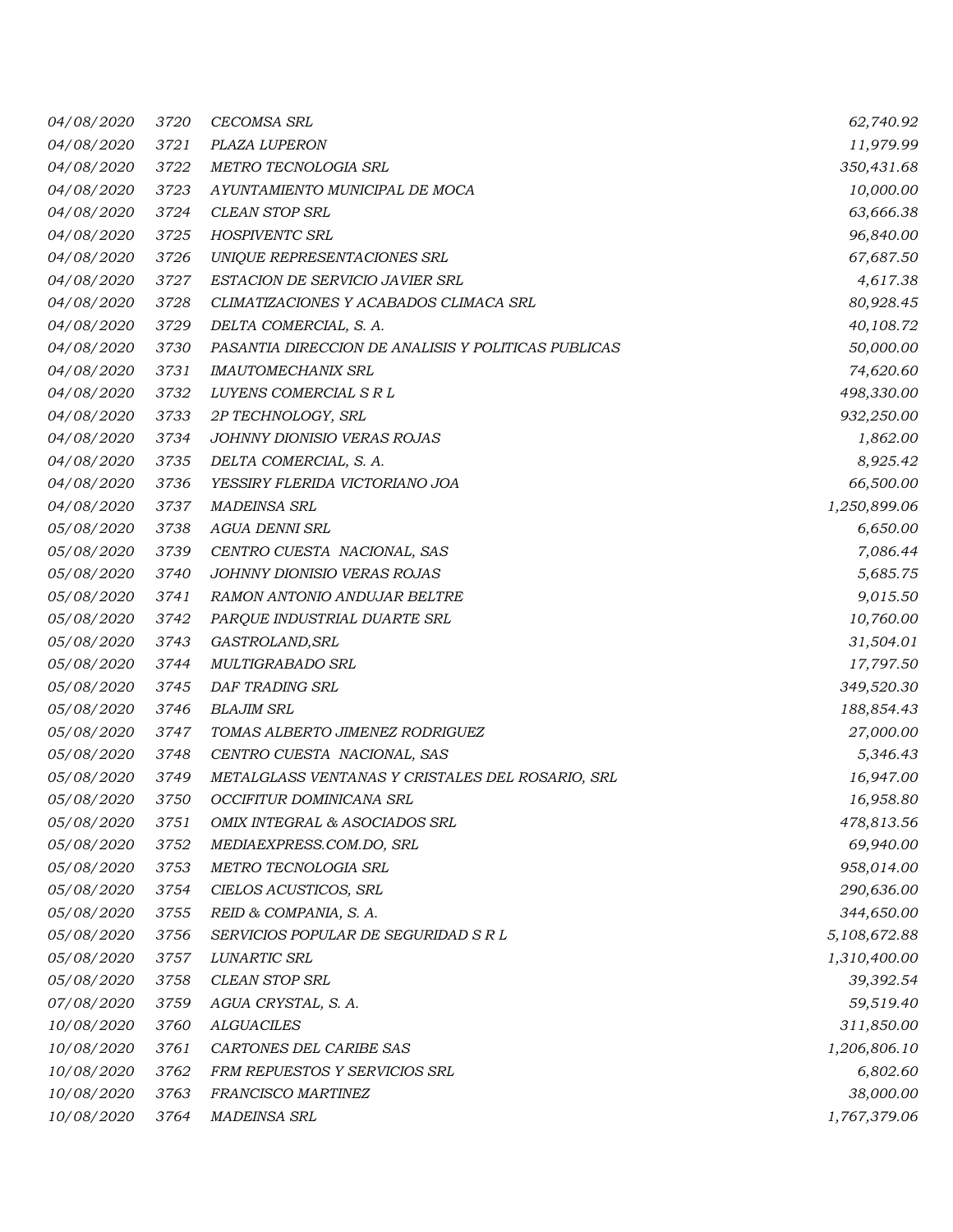| 10/08/2020        | 3765     | ESTACION PRIMAVERA LA VEGA, SRL                        | 7,854.65      |
|-------------------|----------|--------------------------------------------------------|---------------|
| 10/08/2020        | 3766     | DISTRIBUIDORA Y SERVICIOS DIVERSOS DISOPE SRL          | 35,318.15     |
| 10/08/2020        | 3767     | AUTO SUPER FRIO M&S EIRL                               | 35,077.60     |
| 10/08/2020        | 3768     | SILOSA EIRL                                            | 580,773.56    |
| 10/08/2020        | 3769     | FLOW, SRL                                              | 129,374.60    |
| 10/08/2020        | 3770     | INTEGRANTES DEL CORO DEL PODER JUDICIAL                | 63,000.00     |
| 10/08/2020        | 3771     | <b>CLEAN STOP SRL</b>                                  | 22,796.61     |
| 10/08/2020        | 3772     | <b>CLEAN STOP SRL</b>                                  | 27,811.87     |
| 10/08/2020        | 3773     | MEDIAEXPRESS.COM.DO, SRL                               | 69,940.00     |
| 10/08/2020        | 3774     | CASA JARABACOA SRL                                     | 98,649.00     |
| 10/08/2020        | 3775     | AUTO CENTRO ABREU EIRL                                 | 4,407.00      |
| 10/08/2020        | 3776     | HUMANO SEGUROS S A                                     | 45,674,587.33 |
| 10/08/2020        | 3777     | <b>MADEINSA SRL</b>                                    | 516,480.00    |
| 10/08/2020        | 3778     | HOSPIVENTC SRL                                         | 403,500.00    |
| 10/08/2020        | 3779     | <b>CLEAN STOP SRL</b>                                  | 34,304.34     |
| 12/08/2020        | 3780     | <b>ALGUACILES</b>                                      | 1,113,119.37  |
| 12/08/2020        | $3781\,$ | GRUPO DIARIO LIBRE, SA                                 | 60,857.28     |
| 12/08/2020        | 3782     | PARQUE INDUSTRIAL DUARTE SRL                           | 10,760.00     |
| 12/08/2020        | 3783     | PLADENT SRL                                            | 1,900,000.00  |
| 12/08/2020        | 3784     | MATERIALES INDUSTRIALES, SAS                           | 5,932.50      |
| 12/08/2020        | 3785     | SIGMA DOS REPUBLICA DOMINICANA SRL                     | 277,389.15    |
| 12/08/2020        | 3786     | MATOS & COMPANIA, SRL                                  | 13,878.71     |
| 12/08/2020        | 3787     | CEDUCOMPP SRL                                          | 1,731,629.51  |
| 12/08/2020        | 3788     | BATISSA, SRL.                                          | 17,899.20     |
| 12/08/2020        | 3789     | ESPINOSA ENERGY GROUP SRL                              | 1,989.68      |
| <i>12/08/2020</i> | 3790     | LIMCOBA, SRL                                           | 8,004.92      |
| 12/08/2020        | 3791     | <b>IMPORMAS, SRL</b>                                   | 179,670.00    |
| 12/08/2020        | 3792     | AMERIDENT GRUPO ODONTOLOGICO SRL                       | 33,463.75     |
| 12/08/2020        | 3793     | V ENERGY, S.A.                                         | 712,500.00    |
| 12/08/2020        | 3794     | SOLUCIONES INTEGRALES DE SERVICIOS DE APOYO A LA SALUD | 19,039.72     |
| 12/08/2020        | 3795     | PARQUE INDUSTRIAL DUARTE SRL                           | 23,374.16     |
| 12/08/2020        | 3796     | MAGNA MOTORS, S.A.                                     | 60,881.01     |
| 12/08/2020        | 3797     | JUAN MIGUEL PEREZ VARGAS                               | 198,000.00    |
| 13/08/2020        | 3798     | CONTROL DE PLAGAS ALFA, SRL                            | 67,788.00     |
| 13/08/2020        | 3799     | LUIS GONZALO GUZMAN CONCEPCION                         | 5,225.00      |
| 13/08/2020        | 3800     | SOLUCIONES GLOBALES JM, S. A.                          | 12,703.13     |
| 13/08/2020        | 3801     | <b>MULTIPERFORM SRL</b>                                | 72,397.33     |
| 13/08/2020        | 3802     | MATOS & COMPANIA, SRL                                  | 26,551.06     |
| 13/08/2020        | 3803     | MARCELLE A. LANDRON ROMERO                             | 198,503.62    |
| 13/08/2020        | 3804     | SANTO DOMINGO MOTORS COMPANY, S. A.                    | 22,050.22     |
| 13/08/2020        | 3805     | FREDDY ERNESTO PENA MERCADO                            | 180,000.00    |
| 13/08/2020        | 3806     | CORP ACUEDUCTO Y ALCANTARILLADO DE LA VEGA (CORAAVEGA) | 36,534.00     |
| 13/08/2020        | 3807     | <b>MADEINSA SRL</b>                                    | 1,767,379.06  |
| 13/08/2020        | 3808     | ESTACION DE SERVICIO JAVIER SRL                        | 617.88        |
| 13/08/2020        | 3809     | CORPORACION ESTATAL DE RADIO Y TELEVISION              | 49,749.98     |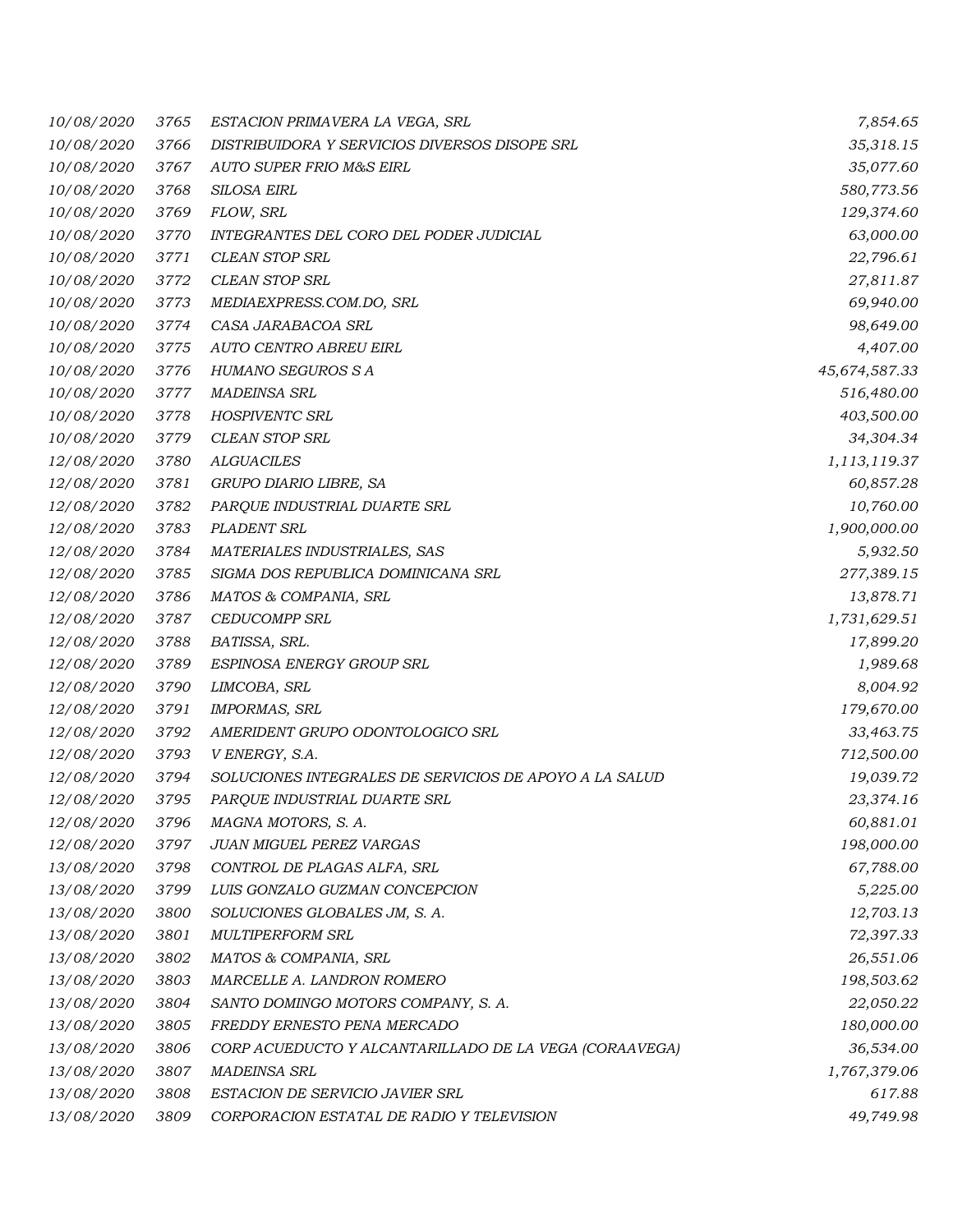| 13/08/2020        | 3810 | AQUILES BIENVENIDO CALDERON ROSA                          | 180,000.00     |
|-------------------|------|-----------------------------------------------------------|----------------|
| 13/08/2020        | 3811 | COMAC DOMINICANA, SRL                                     | 172,160.00     |
| 13/08/2020        | 3812 | ESPINOSA ENERGY GROUP SRL                                 | 11,737.72      |
| 13/08/2020        | 3813 | ESPINOSA ENERGY GROUP SRL                                 | 687.42         |
| 13/08/2020        | 3814 | CORP. ACUEDUCTO Y ALCANTARILLADO DE SANTO DOMINGO (CAASD) | 4,940.00       |
| 13/08/2020        | 3815 | CORP. ACUEDUCTO Y ALCANTARILLADO DE SANTO DOMINGO (CAASD) | 45,998.00      |
| 13/08/2020        | 3816 | EDITORA LISTIN DIARIO S A                                 | 182,551.50     |
| <i>13/08/2020</i> | 3817 | AYUNTAMIENTO MUNICIPAL DE SAN PEDRO DE MACORIS            | 2,240.00       |
| 13/08/2020        | 3818 | MARIA DEL CARMEN DE LOS SANTOS                            | 33,392.50      |
| 13/08/2020        | 3819 | AYUNTAMIENTO MUNICIPAL DE SAN PEDRO DE MACORIS            | 6,720.00       |
| 13/08/2020        | 3820 | BS SOLUTIONS, SRL                                         | 513,409.62     |
| 13/08/2020        | 3821 | CONSTRUCTORA TUBIA SRL                                    | 364,221.49     |
| 13/08/2020        | 3822 | AMERIDENT GRUPO ODONTOLOGICO SRL                          | 33,463.75      |
| 13/08/2020        | 3823 | MATOS & COMPANIA, SRL                                     | 14,876.82      |
| 13/08/2020        | 3824 | PARQUE INDUSTRIAL DUARTE SRL                              | 10,760.00      |
| 13/08/2020        | 3825 | PARQUE INDUSTRIAL DUARTE SRL                              | 944.58         |
| 13/08/2020        | 3826 | CRISTOBAL FERNANDO R VALDEZ GOMEZ                         | 282,807.68     |
| 13/08/2020        | 3827 | MIGUEL HERNANDEZ GALINDO                                  | 180,727.56     |
| 13/08/2020        | 3828 | <b>MILITARES</b>                                          | 84,300.00      |
| 19/08/2020        | 3829 | GRUPO INGENIARQ SRL                                       | 353,818.65     |
| 20/08/2020        | 3830 | ALTICE DOMINICANA S A                                     | 1,237.50       |
| 20/08/2020        | 3831 | MATOS & COMPANIA, SRL                                     | 49,306.23      |
| 20/08/2020        | 3832 | COMPANIA DOMINICANA DE TELEFONOS, S.A.                    | 6,934,805.57   |
| 20/08/2020        | 3833 | CAFETERIA COMEDOR AMARILIS, SRL                           | 53,494.20      |
| 20/08/2020        | 3834 | TEKKNOWLOGIC DOMINICANA, SRL.                             | 101,587.00     |
| 20/08/2020        | 3835 | ESCUELA NACIONAL DE LA JUDICATURA                         | 15,377,912.83  |
| 20/08/2020        | 3836 | ESCUELA NACIONAL DE LA JUDICATURA                         | 30,000.00      |
| 20/08/2020        | 3837 | <b>INGENIERIA &amp; SERVICIOS SRL</b>                     | 645,388.20     |
| 21/08/2020        | 3838 | ALTICE DOMINICANA S A                                     | 1,812,380.49   |
| 21/08/2020        | 3839 | INTEGRANTES DEL CORO DEL PODER JUDICIAL                   | 63,000.00      |
| 21/08/2020        | 3840 | PERSONAL BENEFICIARIO DE AYUDA                            | 252,161.36     |
| 21/08/2020        | 3841 | PERSONAL APOYO DE EQUPOS DEPORTIVOS                       | 16,900.00      |
| 21/08/2020        | 3842 | <b>ALGUACILES</b>                                         | 414,361.50     |
| 21/08/2020        | 3843 | <b>EMPLEADOS</b>                                          | 590,000.00     |
| 21/08/2020        | 3844 | <b>EMPLEADOS</b>                                          | 359,500.00     |
| 21/08/2020        | 3845 | CONSEJO DEL PODER JUDICIAL                                | 429,564,996.02 |
| 27/08/2020        | 3846 | <b>ARTIEX SRL</b>                                         | 101,688.70     |
| 27/08/2020        | 3847 | CORP. ACUEDUCTO Y ALCANTARILLADO DE SANTO DOMINGO (CAASD) | 4,940.00       |
| 27/08/2020        | 3848 | CORP. ACUEDUCTO Y ALCANTARILLADO DE SANTO DOMINGO (CAASD) | 45,998.00      |
| 27/08/2020        | 3849 | CONSEJO DEL PODER JUDICIAL                                | 13,782.63      |
| 27/08/2020        | 3850 | CORP. ACUEDUCTO Y ALCANTARILLADO DE PUERTO PLATA          | 9,763.00       |
| 27/08/2020        | 3851 | RIKLIN NELSON PEÑA TREMOLS                                | 57,000.00      |
| 27/08/2020        | 3852 | SOLUCIONES INTEGRALES DE SERVICIOS DE APOYO A LA SALUD    | 19,039.72      |
| 27/08/2020        | 3853 | SOLUCIONES INTEGRALES DE SERVICIOS DE APOYO A LA SALUD    | 19,039.72      |
| 27/08/2020        | 3854 | CORP. ACUEDUCTO Y ALCANTARILLADO DE LA VEGA (CORAAVEGA)   | 18,267.00      |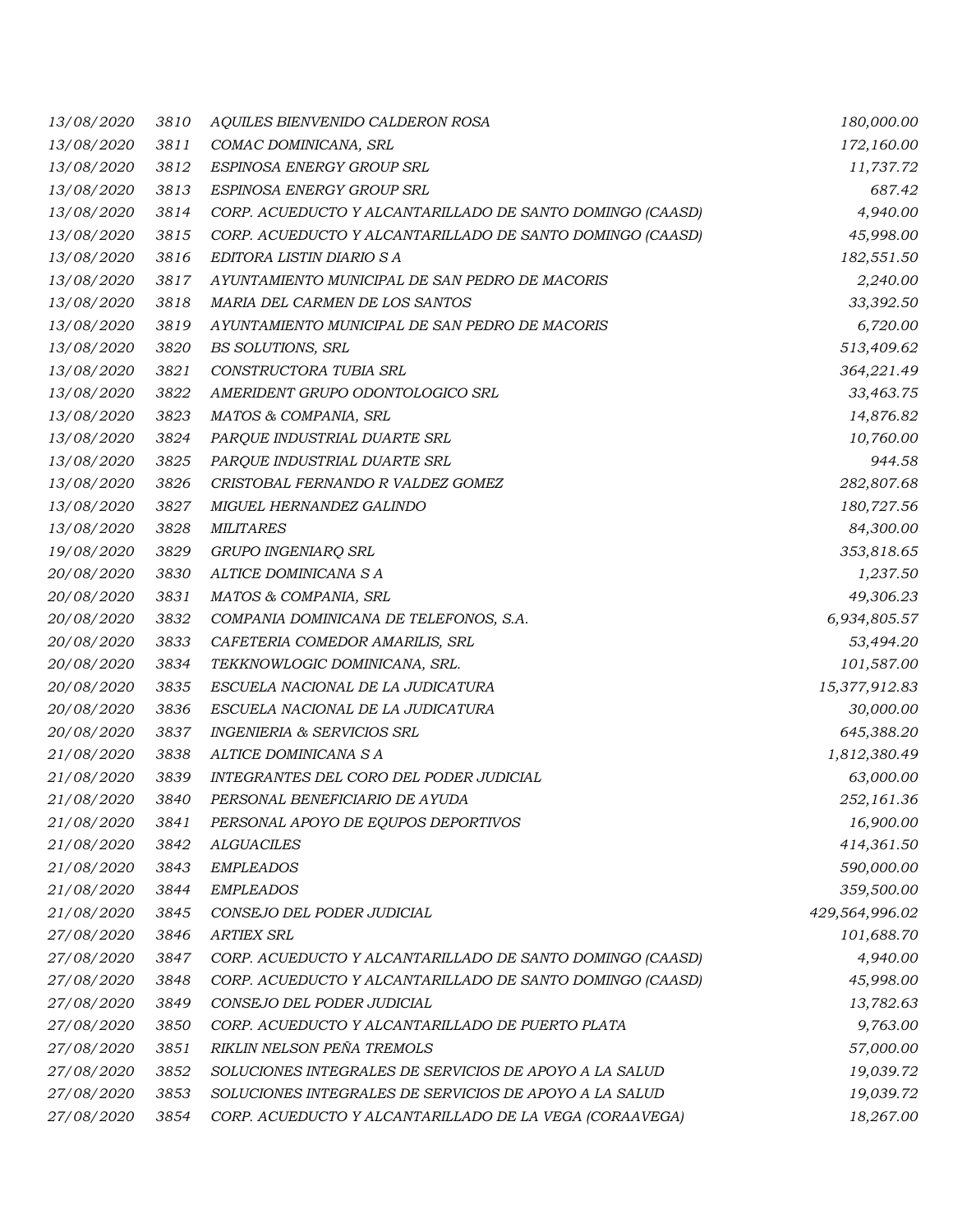| 27/08/2020 | 3855 | <b>MADEINSA SRL</b>                                   | 1,767,379.06 |
|------------|------|-------------------------------------------------------|--------------|
| 27/08/2020 | 3856 | PLAZA LUPERON                                         | 23,959.98    |
| 27/08/2020 | 3857 | COLUMBUS NETWORKS DOMINICANA SA                       | 331,281.85   |
| 27/08/2020 | 3858 | <b>GLODINET SRL</b>                                   | 54,466.00    |
| 27/08/2020 | 3859 | SERVICIOS EMPRESARIALES CANAAN SRL                    | 643,026.50   |
| 27/08/2020 | 3860 | DVS DIVERSIDAD DE VENTA Y SERVICIOS, SRL              | 2,938.00     |
| 27/08/2020 | 3861 | ONE WM EIRL                                           | 123,955.20   |
| 27/08/2020 | 3862 | <b>BLINDS COMPANY SRL</b>                             | 72,940.27    |
| 27/08/2020 | 3863 | <b>MOBILINEAS SRL</b>                                 | 51,843.83    |
| 27/08/2020 | 3864 | SELER INDUSTRIAL S R L                                | 7,627.50     |
| 27/08/2020 | 3865 | REFRIPARTES, S. A.                                    | 373,465.96   |
| 27/08/2020 | 3866 | MITOPALO POWER, SRL.                                  | 8,616.25     |
| 27/08/2020 | 3867 | M P UNIFORMES DE EMPRESAS SRL                         | 65,088.00    |
| 27/08/2020 | 3868 | P & V MOVIL COMERCIAL, SRL                            | 4,966.35     |
| 27/08/2020 | 3869 | <b>TURINTER S A</b>                                   | 37,828.26    |
| 27/08/2020 | 3870 | J J ELECTRIC, S. A.                                   | 30,841.66    |
| 27/08/2020 | 3871 | SABBAGH D ALESSANDRO HENRIQUEZ & ASOCIADOS SRL        | 47,344.00    |
| 27/08/2020 | 3872 | POST DIGITAL AGENCY NR SRL                            | 486,327.68   |
| 27/08/2020 | 3873 | <b>EMPRESAS MILTIN SRL</b>                            | 2,983.08     |
| 27/08/2020 | 3874 | R TIRADO SOLUTION SERVICES SRL                        | 1,469,000.00 |
| 27/08/2020 | 3875 | ESTACION DE SERVICIO JAVIER SRL                       | 6,096.53     |
| 27/08/2020 | 3876 | GOMEZ MAGALLANES INGENIERIA & SERVICIOS GENERALES SRL | 400,440.93   |
| 27/08/2020 | 3877 | JOHNNY DIONISIO VERAS ROJAS                           | 3,524.50     |
| 27/08/2020 | 3878 | MEDIAEXPRESS.COM.DO, SRL                              | 69,940.00    |
| 27/08/2020 | 3879 | LUFISA COMERCIAL, S.R.L.                              | 3,952.00     |
| 27/08/2020 | 3880 | ROGACI FINANCING & INVESTMENT SRL                     | 412,019.58   |
| 27/08/2020 | 3881 | ROGACI FINANCING & INVESTMENT SRL                     | 412,019.58   |
| 27/08/2020 | 3882 | EMPRESA DISTRIBUIDORA DE ELECTRICIDAD DEL ESTE, S. A. | 2,331,816.83 |
| 28/08/2020 | 3883 | MATOS & COMPANIA, SRL                                 | 31,811.11    |
| 28/08/2020 | 3884 | EDITORA DEL CARIBE, SA                                | 180,499.86   |
| 28/08/2020 | 3885 | CONSTRUCTORA TUBIA SRL                                | 106,785.00   |
| 28/08/2020 | 3886 | MULTIPLICITY, SRL                                     | 63,344.12    |
| 28/08/2020 | 3887 | TROPICAL HOME CRUZ SRL                                | 18,645.00    |
| 28/08/2020 | 3888 | GRUPO CMG SRL                                         | 46,612.50    |
| 28/08/2020 | 3889 | E THREAN & CIA SRL                                    | 48,307.50    |
| 28/08/2020 | 3890 | SUPRA SOLUTIONS SRL                                   | 137,464.50   |
| 28/08/2020 | 3891 | OPEN CLEAN, SRL                                       | 1,154,948.62 |
| 28/08/2020 | 3892 | PUBLI MASTER, EIRL                                    | 21,520.00    |
| 28/08/2020 | 3893 | CBA CARIBBEAN NETWORK CONSULTING SRL                  | 82,117.82    |
| 28/08/2020 | 3894 | INTERDECO, SRL.                                       | 28,416.86    |
| 28/08/2020 | 3895 | SISTEMA DE INYECCION DIESEL, SRL (SINDIESEL)          | 651,587.41   |
| 28/08/2020 | 3896 | IQTEK SOLUTIONS, SRL                                  | 1,900,534.20 |
| 28/08/2020 | 3897 | AVG COMERCIAL SRL                                     | 661,105.00   |
| 28/08/2020 | 3898 | PRINTMERD SRL                                         | 56,274.00    |
| 28/08/2020 | 3899 | VITALIA JARDINERIA SRL                                | 3,503.50     |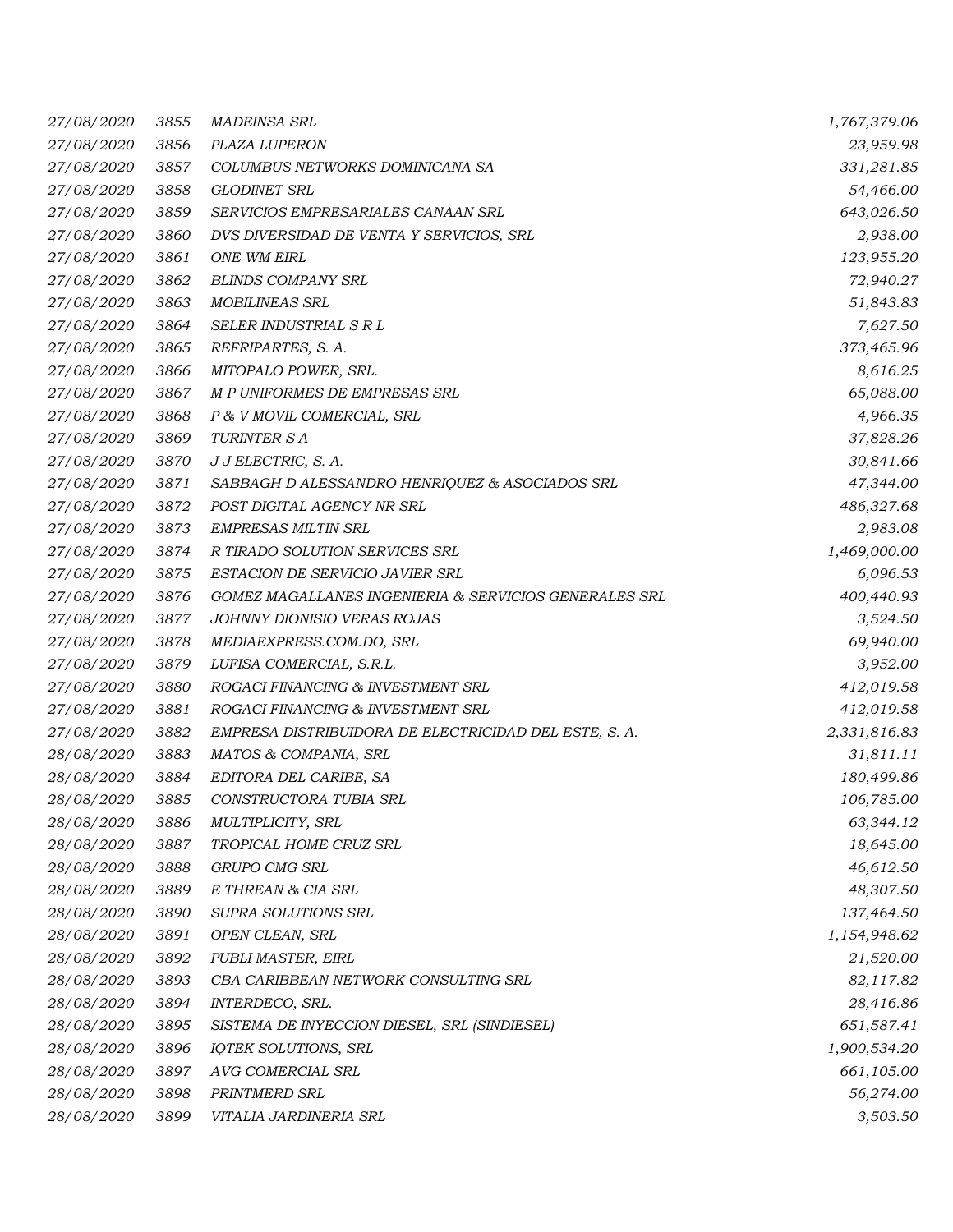| <i>28/08/2020</i> | 3900 | MACORISANA DE COMBUSTIBLES SRL                          | 1,900.00   |
|-------------------|------|---------------------------------------------------------|------------|
| 28/08/2020        | 3901 | PETRA BERNABELA RIVAS HERASME                           | 90,000.00  |
| 28/08/2020        | 3902 | PLADENT SRL                                             | 950,000.00 |
| 28/08/2020        | 3903 | CORP. ACUEDUCTO Y ALCANTARILLADO DE LA VEGA (CORAAVEGA) | 18,267.00  |
| 28/08/2020        | 3904 | PARQUE INDUSTRIAL DUARTE SRL                            | 446,869.80 |
| 28/08/2020        | 3905 | COMPANIA DE LUZ Y FUERZA DE LAS TERRENAS S A            | 1,146.51   |
| 28/08/2020        | 3906 | CONSORCIO DE TARJETAS DOMINICANAS S A                   | 33,288.00  |
| 28/08/2020        | 3907 | ESTACION PRIMAVERA LA VEGA, SRL                         | 12,033.60  |
| 28/08/2020        | 3908 | PAPYRUS TECHNOLOGIC SRL                                 | 343,727.12 |
| 28/08/2020        | 3909 | SANTIAGO SIME                                           | 7,999.20   |
| 28/08/2020        | 3910 | ELISABETH MARGARET BAEZ PEREZ                           | 7,200.00   |
| 28/08/2020        | 3911 | RAFAEL ANTONIO SANTANA ALBUEZ                           | 11,999.70  |
| 28/08/2020        | 3912 | FELIX SOSA MEJIA                                        | 360,375.57 |
| 28/08/2020        | 3913 | NORXIN MODESTO ALONSO DIAZ                              | 43,000.00  |
| 28/08/2020        | 3914 | RAFAELA MONTILLA DE PEREZ                               | 6,000.00   |
| 28/08/2020        | 3915 | PASCUAL CABRAL SANTA                                    | 4,050.00   |
| 28/08/2020        | 3916 | JOSE ALT. BAEZ PIMENTEL                                 | 3,750.00   |
| 28/08/2020        | 3917 | <b>BORIS RAMON TEJEDA LORA</b>                          | 6,930.00   |
| 28/08/2020        | 3918 | ALBERTO CHAHIN MUFFDY                                   | 24,000.00  |
| 28/08/2020        | 3919 | FULGENCIO MARCELO ABREU                                 | 20,000.00  |
| 28/08/2020        | 3920 | PARROQUIA SAN FRANCISCO JAVIER                          | 6,000.00   |
| 28/08/2020        | 3921 | BIENVENIDO CONCEPCION HERNANDEZ                         | 40,000.00  |
| 28/08/2020        | 3922 | NIDIA ALTAGRACIA BORGES                                 | 48,400.00  |
| 28/08/2020        | 3923 | YSIDRO SANCHEZ NUÑEZ                                    | 16,706.25  |
| 28/08/2020        | 3924 | JOSE SALVADOR ALMONTE HERNANDEZ                         | 7,500.00   |
| 28/08/2020        | 3925 | LUIS GERMAN ROSARIO GARCIA                              | 5,400.00   |
| 28/08/2020        | 3926 | PAUL BELLO NAVARRO                                      | 12,500.00  |
| 28/08/2020        | 3927 | BOLIVIA MELO SEGURA DE BALLAST                          | 4,000.00   |
| 28/08/2020        | 3928 | THELMA ACOSTA BATISTA DE PEÑA                           | 5,000.00   |
| 28/08/2020        | 3929 | PEDRO ANTONIO MANCEBO NIN                               | 6,000.00   |
| 28/08/2020        | 3930 | ANDREA VICTORVINA FERNANDEZ ROJAS                       | 15,000.00  |
| 28/08/2020        | 3931 | NORBERTO REMIGIO GUERRERO NATERA                        | 11,500.00  |
| 28/08/2020        | 3932 | SONIA ALTAGRACIA CEDEÑO                                 | 19,999.80  |
| 28/08/2020        | 3933 | CARMELO CEDEÑO MEJIA                                    | 14,000.00  |
| 28/08/2020        | 3934 | CELESTE A. AYBAR DE VARGAS                              | 5,499.90   |
| 28/08/2020        | 3935 | <b>FABIA ROQUE HERNANDEZ</b>                            | 10,000.00  |
| 28/08/2020        | 3936 | ABEL GONZALEZ RAPOSO                                    | 18,675.00  |
| 28/08/2020        | 3937 | MINERVA ALTAGRACIA PEÑA                                 | 3,501.00   |
| 28/08/2020        | 3938 | JOSE RAMON DE LA CRUZ                                   | 19,998.00  |
| 28/08/2020        | 3939 | SIQUIO NG DE LA ROSA                                    | 35,000.00  |
| 28/08/2020        | 3940 | <b>ADRIANO RONDON</b>                                   | 6,500.00   |
| 28/08/2020        | 3941 | BESTHEDA ANTONIA OLIVO FERNANDEZ                        | 8,500.00   |
| 28/08/2020        | 3942 | ANTONIO ELAGUITO SERRATA JIMENEZ                        | 6,750.00   |
| 28/08/2020        | 3943 | BERNARDA POLANCO LAMí,                                  | 5,998.50   |
| 28/08/2020        | 3944 | ELVIS ALEJANDRO TORRES LLANO                            | 14,850.00  |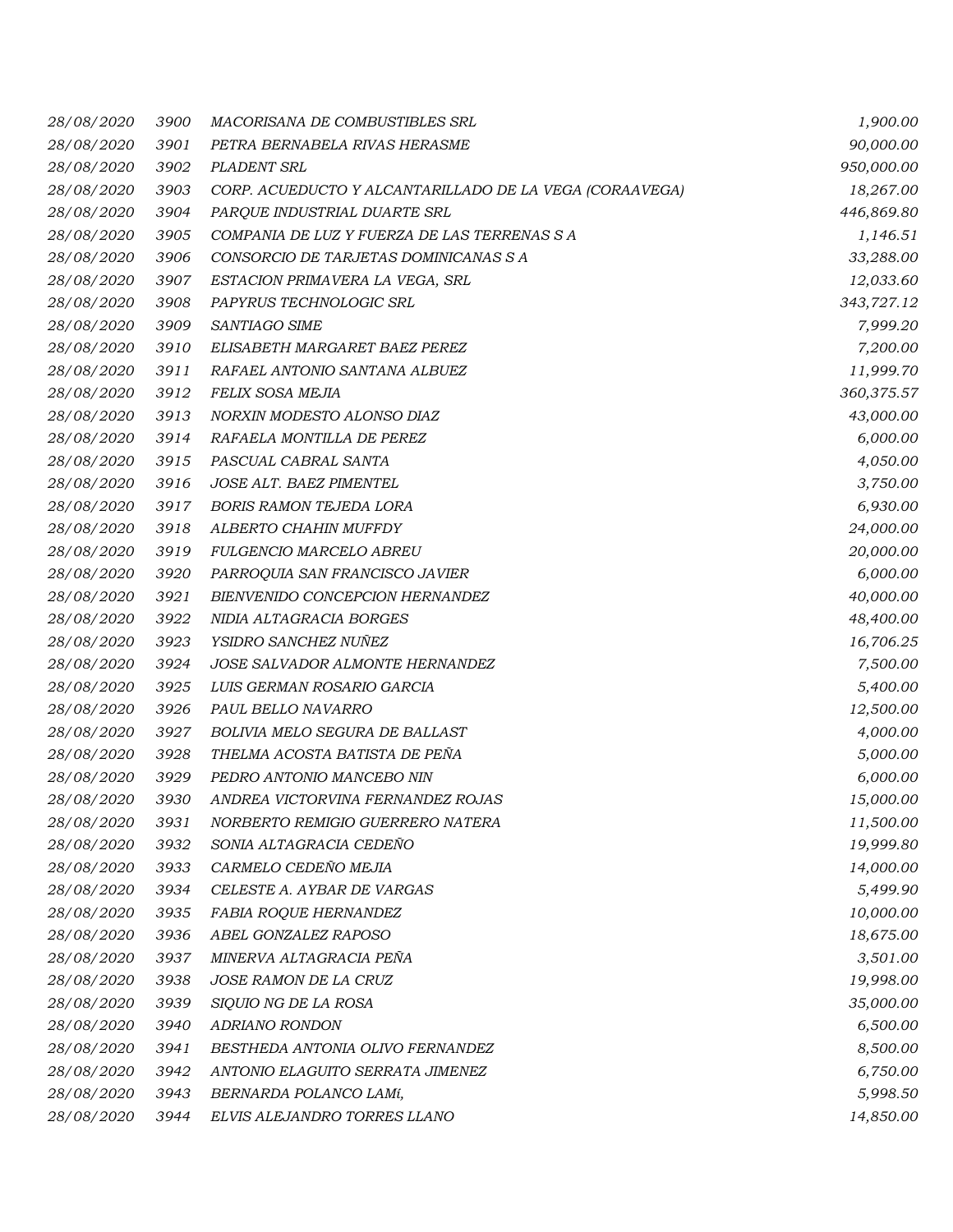|                   | TOTAL RD\$ |                                                      | 572,879,963.83 |
|-------------------|------------|------------------------------------------------------|----------------|
| 31/08/2020        | 3982       | CONSEJO DEL PODER JUDICIAL                           | 4,000,000.00   |
| 31/08/2020        | 3981       | POHUT COMERCIAL, SRL                                 | 427,500.00     |
| 31/08/2020        | 3980       | BELTREZ DECORAUTO SRL                                | 19,149.15      |
| 31/08/2020        | 3979       | PASANTIAS DIRECCION DE ANALISIS Y POLITICAS PUBLICAS | 50,000.00      |
| 31/08/2020        | 3978       | EDESUR DOMINICANA, S. A.                             | 5,863,755.42   |
| 31/08/2020        | 3977       | FERRETERIA M & A SRL                                 | 164,043.23     |
| <i>31/08/2020</i> | 3976       | TROPICAL HOME CRUZ SRL                               | 18,645.00      |
| 31/08/2020        | 3975       | DAF TRADING SRL                                      | 24,408.00      |
| 31/08/2020        | 3974       | <b>SILOSA EIRL</b>                                   | 580,773.56     |
| 31/08/2020        | 3973       | WIND TELECOM, SA                                     | 261,436.47     |
| 31/08/2020        | 3972       | PUBLI MASTER, EIRL                                   | 565,000.00     |
| 31/08/2020        | 3971       | SUNIX PETROLEUM S R L                                | 262,314.00     |
| 31/08/2020        | 3970       | CONTAINER TRAILER SERVICES CTS SRL                   | 40,680.00      |
| 31/08/2020        | 3969       | PROCITROM, SRL                                       | 1,538,199.00   |
| 31/08/2020        | 3968       | MATOS & COMPANIA, SRL                                | 3,647.03       |
| 31/08/2020        | 3967       | MATOS & COMPANIA, SRL                                | 15,741.34      |
| 31/08/2020        | 3966       | AVANSI, SRL                                          | 2,432,874.29   |
| 31/08/2020        | 3965       | MAGNA MOTORS, S. A.                                  | 63,587.17      |
| 31/08/2020        | 3964       | AYUNTAMIENTO MUNICIPAL BARAHONA                      | 7,000.00       |
| 31/08/2020        | 3963       | <b>CEDUCOMPP SRL</b>                                 | 434,707.41     |
| 31/08/2020        | 3962       | METRO TECNOLOGIA SRL                                 | 218,625.62     |
| 31/08/2020        | 3961       | ROMAN PAREDES INDUSTRIAL SRL                         | 554,830.00     |
| 31/08/2020        | 3960       | COLUMBUS NETWORKS DOMINICANA SA                      | 466,133.32     |
| 31/08/2020        | 3959       | <b>IMAUTOMECHANIX SRL</b>                            | 50,410.60      |
| 31/08/2020        | 3958       | SUPRESA INVERSIONES, SRL                             | 267,876.39     |
| 31/08/2020        | 3957       | POST DIGITAL AGENCY NR SRL                           | 91,460.00      |
| 31/08/2020        | 3956       | MULTIGRABADO SRL                                     | 302,840.00     |
| 31/08/2020        | 3955       | AYUNTAMIENTO MUNICIPAL DE BANI                       | 14,480.00      |
| 31/08/2020        | 3954       | IMPERTECHO, SRL.                                     | 618,207.09     |
| 31/08/2020        | 3953       | ESTACION PRIMAVERA LA VEGA, SRL                      | 3,274.31       |
| 31/08/2020        | 3952       | CONSTRUCTORA TUBIA SRL                               | 251,678.71     |
| 31/08/2020        | 3951       | PARQUE INDUSTRIAL DUARTE SRL                         | 816.24         |
| 28/08/2020        | 3950       | EDENORTE DOMINICANA, S. A.                           | 3,508,322.11   |
| 28/08/2020        | 3949       | PLINIO VICENTE MONTERO                               | 8,100.00       |
| 28/08/2020        | 3948       | ADA YILDA FORTUNA REYES                              | 7,000.00       |
| 28/08/2020        | 3947       | AQUINO CUEVAS GONZALEZ                               | 7,200.00       |
| 28/08/2020        | 3946       | ANIBAL CALVO ROMAN                                   | 6,000.00       |
| <i>28/08/2020</i> | 3945       | GABRIEL ENMANUEL HURTADO SANTOS,                     | 20,999.79      |

#### *ANEXO 06*

#### *RELACION NOTAS DE DEBITOS*